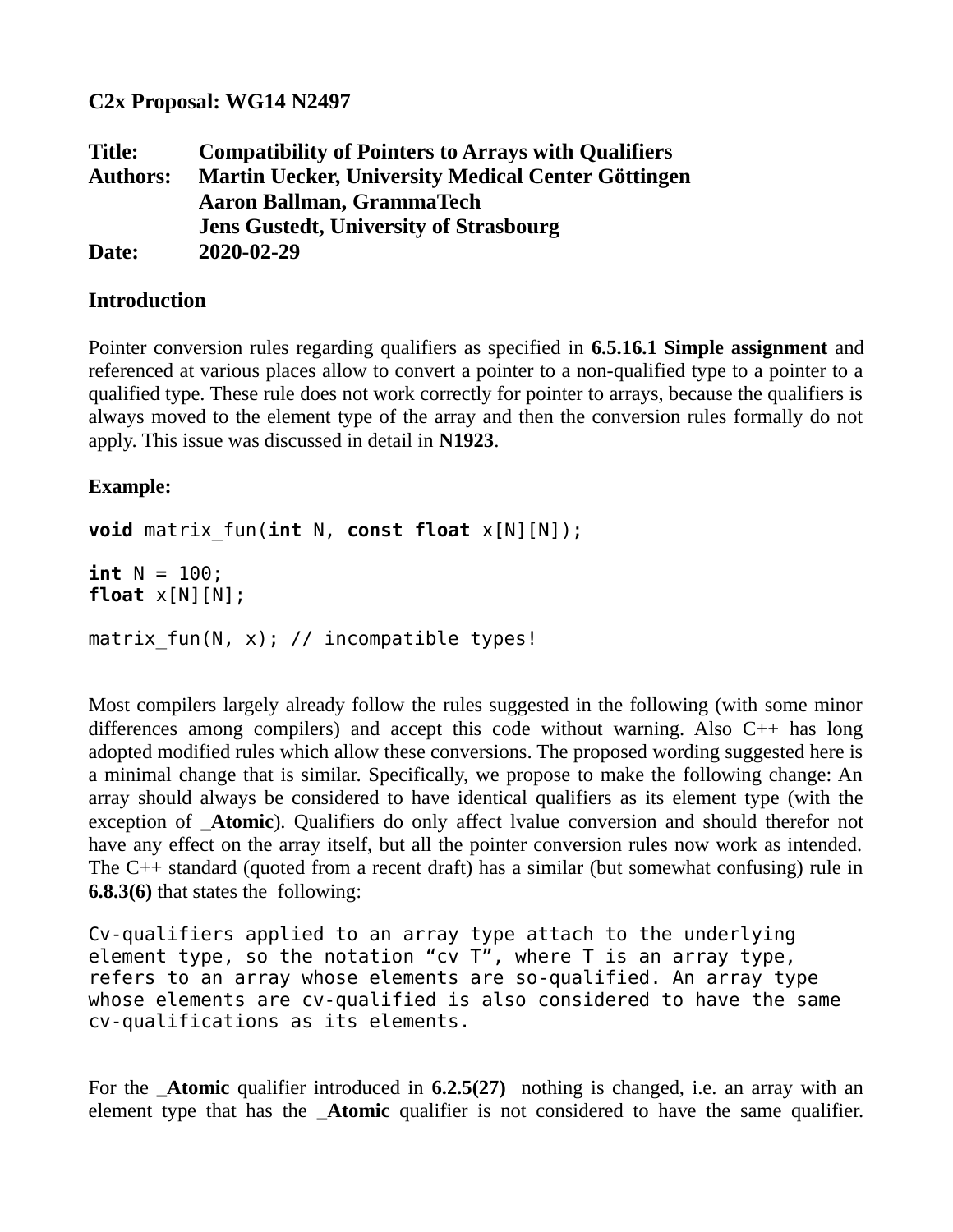Explicitly creating **\_Atomic** qualified arrays continues to be not allowed according to **6.7.3(4)** and **6.7.2.4(3)**.

## **Examples:**

```
typedef int aT[3];
const aT x; // still allowed, 6.7.3(10)
typedef int aT[3];
_Atomic aT x; // still forbidden, 6.7.3(4)
```
# **Other Consequences of the Proposal**

The proposal has two other minor effects, which both seem desirable, but which are not fully backwards compatible.

1.) Converting a pointer to a qualified array to a void\* is not allowed anymore because the revised rules now detect that the qualifier is lost.

```
const int foo[5];
memset(&foo, 0, sizeof foo); // not allowed anymore
```
2.) The type of an expression involving the tertiary operator choosing between expressions of type **void**\* and of type pointer-to-qualified-array will now change to include the qualifier which is otherwise lost. Compilers currently differ in whether the result has the qualifier or not.

```
void* v;
const int (*i)[3];
foo = (1 ? v : i); // <-- will have type 'const void*'
```
# **Explicit Construction of Qualified Array Types Using Typedefs**

Reflector discussion brought up the concern that having **restrict**-qualified arrays might be confusing. The newly introduced qualification of the array type does not seem to be too problematic as it does not have any direct effect itself and can be safely ignored by programmers. Nevertheless, one could consider to completely forbid the explicit construction of qualified arrays using typedefs (which is now blessed by **6.7.3(10)** and otherwise syntactically not possible) or to allow this construction only for some qualifiers (e.g. the **const** qualifier). One the other hand, one could also go in the different direction and – for the sake of consistency - simply allow this construction for **\_Atomic** too.

**Examples: (comments refer to the proposed rules)**

```
typedef int *aT[3];
_Atomic aT a; // not allowed (not allowed in C++)
const aT b; // allowed (allowed in C++)
```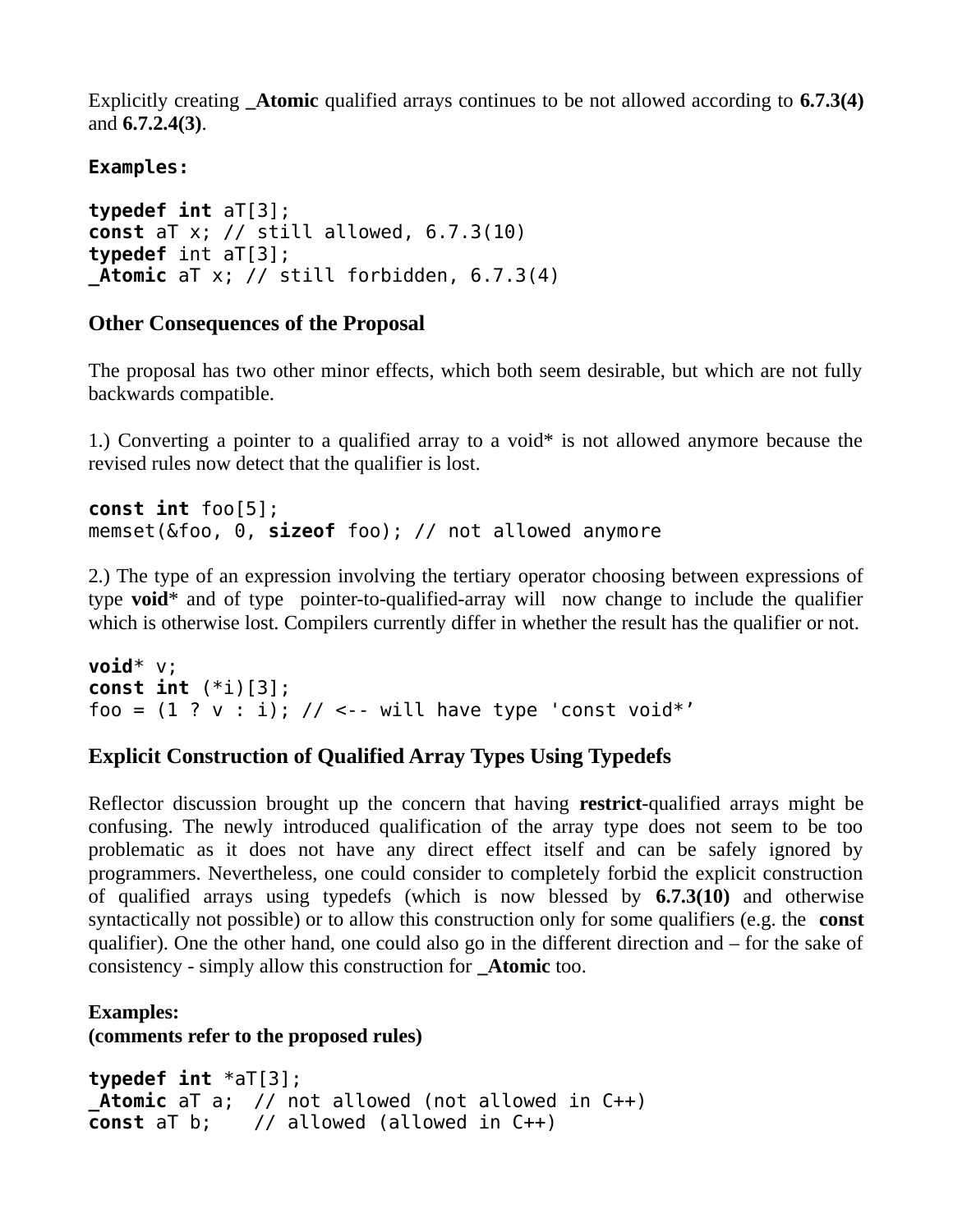**restrict** aT c; // allowed (restrict does not exist in C++) **volatile** At d; // allowed (allowed in C++)

#### **Pointer Conversion Rules for restrict**

Another question raised was whether it makes sense that a **restrict** qualifier can be added to the pointer type referenced itself by a pointer type This is allowed for **restrict** too as it follows all the generic rules of a qualifier. The present proposal will then also allow adding the **restrict** qualifier to arrays of pointers that are referenced by a pointer type, i.e. allow to add the qualifier to all pointers in an array at the same time. Both cases do not seem very important, but could be useful to mark pointers passed by reference as **restrict** qualified or to add the **restrict** qualifier to a large number of pointer variables without incurring the overhead of copying the complete array.

**Examples:**

```
void foo(int * restrict *ap);
int *a;
foo(&a); // pointer to restrict qualified pointer(s)
void foo(int * restrict (*a)[3]);
int *a[3];
foo(\delta a); // pointer to array(s) of three restrict qualified pointers
```
## **Suggested Wording Changes**

6.2.5(26)

Any type so far mentioned is an unqualified type. Each unqualified type has several qualified versions of its type, corresponding to the combinations of one, two, or all three of the const, volatile, and restrict qualifiers. The qualified or unqualified versions of a type are distinct types that belong to the same type category and have the same representation and alignment requirements. **An array and its element type are always considered to be identically qualified\*) Any other A** derived type is not qualified by the qualifiers (if any) of the type from which it is derived.

**\*) This does not apply to the \_Atomic qualifier. Note that qualifiers do not have any direct effect on the array type itself, but affect conversion rules for pointer types that reference an array type.**

6.7.6.2(3) Array Declarators

If, in the declaration "T D1", D1 has one of the forms: